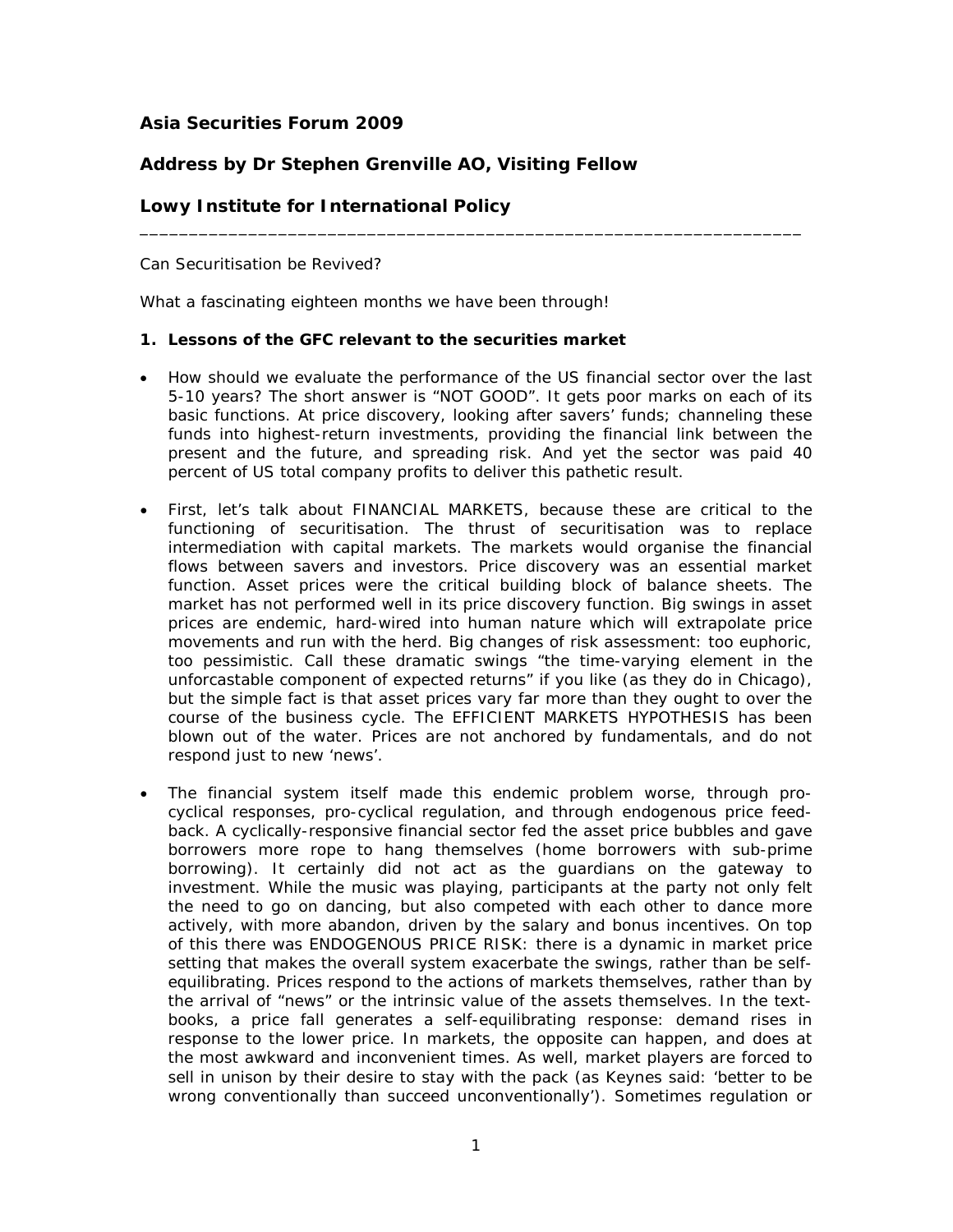credit ratings made asset-holders sell into 'crowded markets', full of others trying to sell. When assets fell below investment grade, many fund managers had to sell.

- These swings in asset prices are intrinsic and a market pathology. We need systems that can cope with this and lessen the effects.
- Mark-to-market makes balance sheets very vulnerable: asset valuation changes pass directly into the P&L, exaggerating both upswing and downswing. Mark to model can't be trusted.
- Liquidity evaporates. Hedge funds added to liquidity only in the UP direction.
- No Greenspan spare tyre. Too much interconnection (and everything is keying off (and correlated with) the economy. As well, the economy came to rely on the spare tyre.
- Risk metrics poor. Rating agencies imperfect/unreliable. 90 percent of their AAA ratings on ABS CDOs have been downgraded, by far the majority (60%) to B i.e. much less-than-investment-grade.

## **2. Where to from here?**

- Open/vulnerable to reform, for better or worse.
- A characteristic of the rescue is that CBs and MoFs were prepared to venture into new dangerous territory: guarantees and accepted lower-standard collateral, as well as normal LoLR. Banks now bigger, more concentrated. More "too-big-tofail". Moral hazard worse. Few troubled institutions were closed up, as had been threatened/promised in the lecture on moral hazard. A bad precedent?

### **3. What to do?**

- Regulation: everyone agrees about more capital and that it needs to move counter-cyclically (problems: realistically, can't get enough capital; banks will take more risks: revival of the shadow banking sector; will subvert regulatory capital requirements; a decade to implement Basel II). Counter-cyclical capital and LVRs. You would need massive increase to fix the problems: most of the troubled institutions had excess capital anyway.
- Financial sector structure. WE need a range of institutions with DIFFERENT and CLEARLY DEFINED attributes of liquidity, government protection and certainty of capital value. Critical issue is to separate the core institutions from the main risk, especially asset-price risk (previous bubbles more easily absorbed). Separate the casino from basic functions of deposit taking, payments and intermediation. Back to Glass-Steagall? Decline of shadow banking sector. Accept that the system is intrinsically volatile and design an array or spectrum of intuitions to suit this risky environment.
- Better macro: crisis always have a macro mistake in the lead-up (in this case, the very low interest rates after the Tech-Wreck)
- Political Economy: strengthen the role of regulators.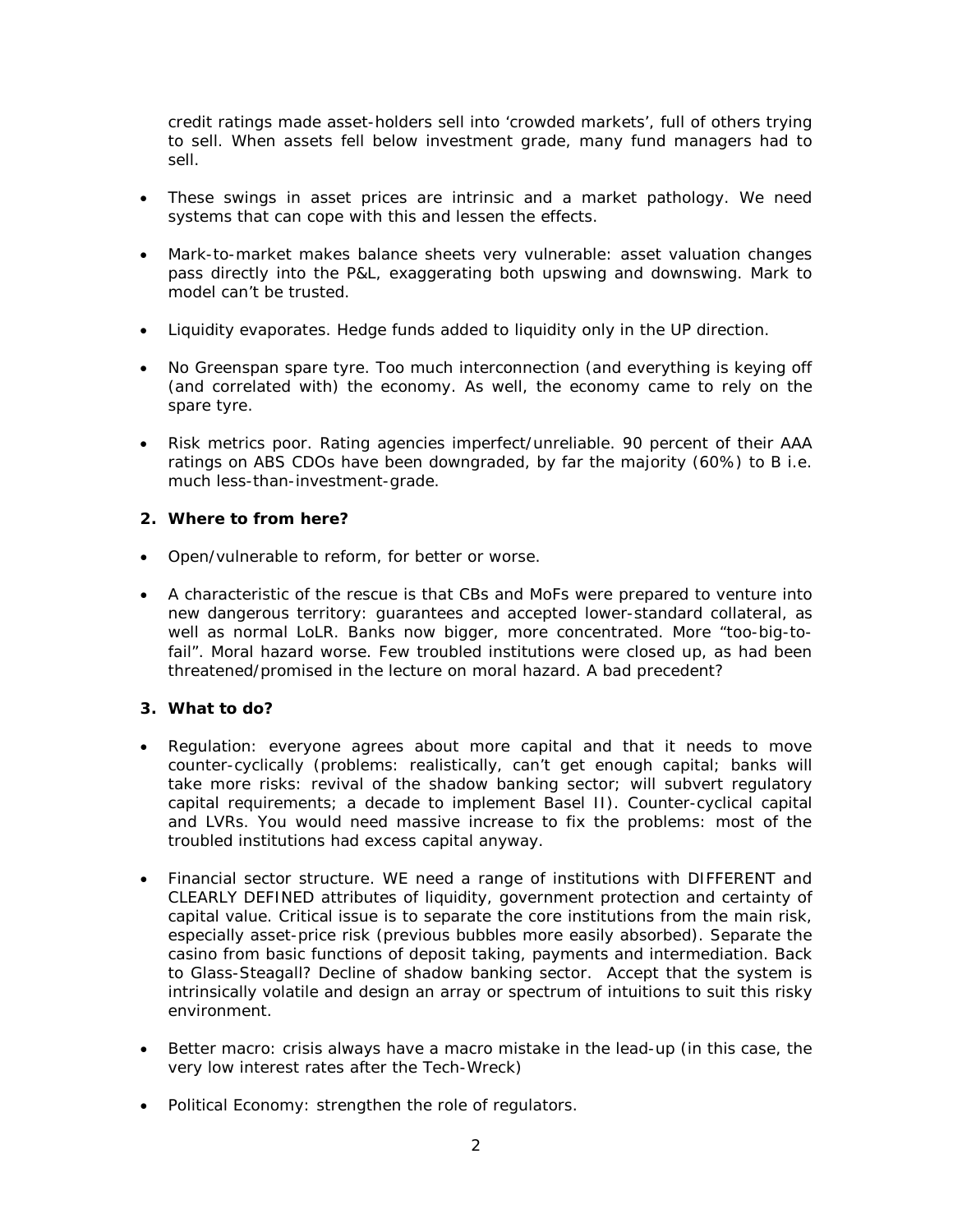- It looks like not much will change. Can't eliminate big asset price changes. A bit more capital; liquidity; some leverage ratio; some OTC instruments going to central counterparty exchange. Because we can't get the political economy right (the power of Wall Street) we can't get the structure right.
- Get ready for the next crisis ('living wills' and war-books/CMPs). This addresses moral hazard in TBTF. Realistic or Counsel of Despair?

### **4. What role for Securitisation?**

- Wallis Committee (the intellectual force behind APRA and FSA) envisaged that capital markets/securitisation would replace intermediation. This view is generally in retreat and the critical question is "What parts of that vision can be revived?"
- Advantages of securitisation were to get things off the balance sheet of financial institutions (to ease pressure on funding and capital). Also made diversification easier (particularly though slicing-and-dicing and derivative credit-wraps), with its supposed risk-reduction. Securitised instruments purported to offer liquidity through market sale. None of these things turned out well. Economising on capital turned out to be regulatory avoidance, capital dilution and excessive leverage. Risk went to the most ignorant (like winners curse in an auction: the risk went to the people who gave it the lowest valuation). Diversification was no protection as everything was correlated with the cycle and the health of the financial sector. Separation of originator and investor made asymmetric information much more serious.
- Who will supply credit insurance in this new world, replacing AIG and the monolines (like MBIA)?
- What credibility do the credit-rating agencies now have?
- Can't solve problem by retention of 'skin in game' (IMF WEO). We know this because a number of financial institutions got into trouble specifically because they *did* retain a skin in the game: too much of the toxic assets still on their balance sheets.
- There is a place for a securitisation-type instrument which isn't a deposit and isn't a bond. Main beneficial attribute may be ability to consolidate different assets and serve up in right-sized pieces. But we no longer have faith in diversification as risk-mitigation, nor in the credit rating agencies as adjudicators of risk. Investors will want to be able to understand in detail what the underlying assets are, and their risk characteristics. Can't promise market liquidity AND price stability: any investment which seems to offer liquidity must come with an assetprice warning. No promise (even implicit) not to 'break the buck'. Advantages of liquidity may have been overstated.
- Will 'slicing and dicing' return? Not without analysis of what went wrong. Can Credit Default Swaps be revived? Not without big capital backing. What role for derivatives? Obviously simple FX and interest-rate swaps will remain routine financial products. But it's hard to believe that credit-wrap-style instruments play the central role they did before 2008: there simple aren't enough strong brands to back them.